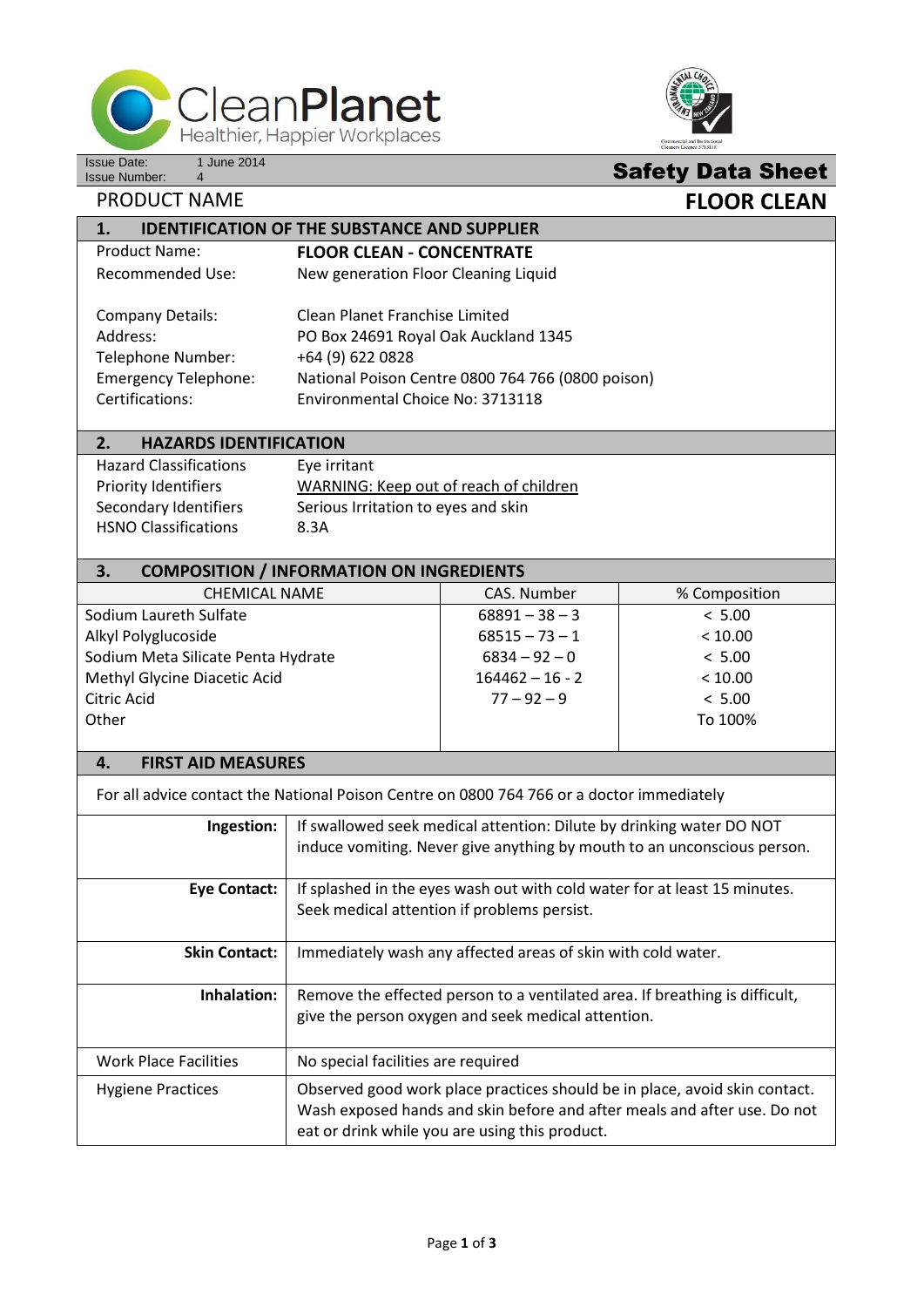| <b>FIRE FIGHTING MEASURES</b><br>5.      |                                                                                |  |  |  |
|------------------------------------------|--------------------------------------------------------------------------------|--|--|--|
| <b>Types of Hazard</b>                   | Non flammable, combustible or explosive                                        |  |  |  |
| <b>Fire Hazard Properties</b>            | Floor Clean is not classified as flammable and will not support combustion.    |  |  |  |
|                                          | Hazardous fumes when heated to decomposition                                   |  |  |  |
| Extinguish Media                         | Water spray or fog. Carbon dioxide and dry chemical powder. Do not allow       |  |  |  |
|                                          | water to enter the drains.                                                     |  |  |  |
| <b>Protective Clothing</b>               | When fighting a major fire wear full protective clothing including a breathing |  |  |  |
|                                          | apparatus                                                                      |  |  |  |
|                                          |                                                                                |  |  |  |
| <b>ACCIDENTAL RELEASE MEASURES</b><br>6. |                                                                                |  |  |  |
| <b>Emergency Procedures:</b>             | Wear suitable protective clothing. Restrict access to contaminated area.       |  |  |  |
|                                          | Contain the spill and prevent further dispersion. Retrieve intact containers   |  |  |  |
|                                          | from the site. Place damaged containers into containment devices. Absorb       |  |  |  |
|                                          | spill with inert material and place in waste containers. Wash the area with    |  |  |  |
|                                          | water and place the washing in the waste treatment container. Dispose of       |  |  |  |
|                                          | waste in an approved facility.                                                 |  |  |  |
|                                          |                                                                                |  |  |  |
| <b>HANDLING AND STORAGE</b><br>7.        |                                                                                |  |  |  |
| Handling:                                | Wash thoroughly after handling this product. Avoid contact with eyes, skin     |  |  |  |
|                                          | and clothing. Always keep the containers tightly closed.                       |  |  |  |
|                                          | Wash hands before smoking, eating or using the toilet. Wash any                |  |  |  |
|                                          | contaminated clothing before re-use or storage.                                |  |  |  |
|                                          | Do not dispose of any material into the waterways or sewers.                   |  |  |  |
| Storage:                                 | Store in a cool dry well ventilated area away from any incompatible            |  |  |  |
|                                          | substances.                                                                    |  |  |  |
|                                          | Keep containers closed at all times.                                           |  |  |  |
|                                          | KEEP OUT OF REACH OF CHILDREN                                                  |  |  |  |
|                                          |                                                                                |  |  |  |
| 8.                                       | <b>EXPOSURE CONTROL / PERSONAL PROTECTION</b>                                  |  |  |  |
| Application in the work                  | Prevent exposure by implementing engineering controls, wear personal           |  |  |  |
| place                                    | protective equipment and use work practices that prevent eye and skin          |  |  |  |
|                                          | contact                                                                        |  |  |  |
| Outside the work place                   | Not required for this product                                                  |  |  |  |
| <b>Engineering Controls</b>              | Not required for this product                                                  |  |  |  |
| <b>Personal Protection</b>               | Not required for this product                                                  |  |  |  |
|                                          |                                                                                |  |  |  |
| 9.                                       | PHYSICAL AND CHEMICAL PROPERTIES                                               |  |  |  |
| Appearance:                              | Light yellow                                                                   |  |  |  |
| Physical State:                          | Liquid                                                                         |  |  |  |
| Odour:                                   | Lemon Verbena                                                                  |  |  |  |
| <b>Specific Gravity:</b>                 | $\sim 1.02$                                                                    |  |  |  |
| <b>Boiling Point:</b>                    | 100 degrees C                                                                  |  |  |  |
| Vapour Pressure:                         | Not applicable                                                                 |  |  |  |
| Solubility in water:                     | Miscible with water                                                            |  |  |  |
| Product Ph:                              | $11 - 12$                                                                      |  |  |  |
|                                          |                                                                                |  |  |  |